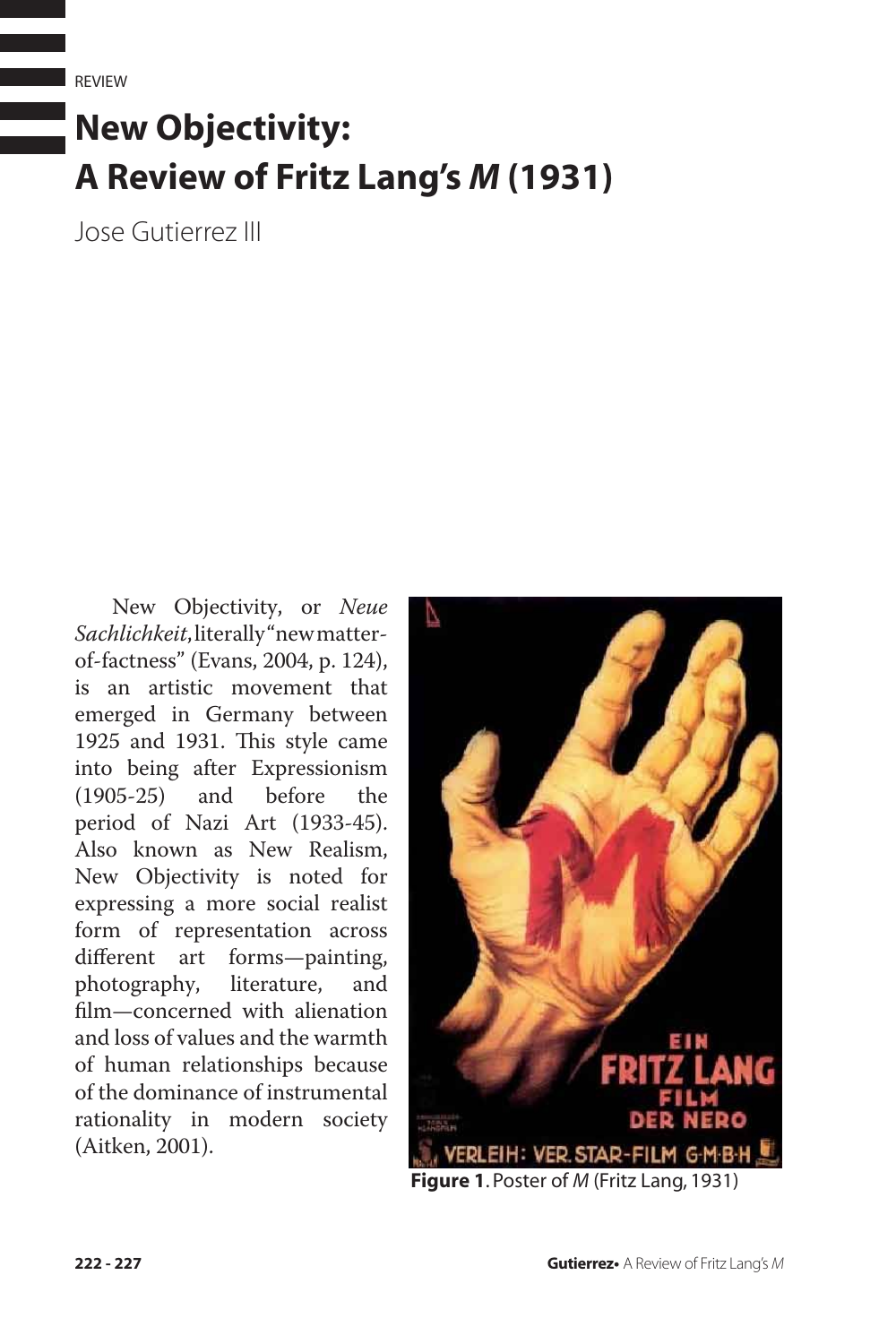Released in 1931, *M*, Fritz Lang's first talkie, is considered as his "first important film" (Kracauer, 1974, p. 219). Set in a German city, this dramathriller about the police's pursuit of a child-murderer, complicated by other criminals joining in the manhunt, is also considered as Lang's "most universally admired film" (Gunning, 2000, p. 163). Manvell & Fraenkel (1971) assert that Fritz Lang claimed that "he had Hitler in mind when making this film […] though when the film is seen today it appears very doubtful whether the German public world have grasped the parallel intended in this brilliantly made fantasy" (p. 64).

Compared to Expressionism, New Objectivity is generally concerned with the portrayal of external reality, rather than subjective states. Gustav Hartlaub, the director of the Mannheim Museum who is credited with inventing the term, related the new temperament:

> …to the general contemporary feeling in Germany of resignation and cynicism after a period of exuberant hopes (which had found an outlet in expressionism). Cynicism and resignation are the negative side of the *Neue Sachlichkeit*; the positive side expressed itself in the enthusiasm for the immediate reality as a result of the desire to take things entirely objectively on a material basis without immediately investing them with ideal implications. (Myers, 1966, p. 244)

The realistic style that portrays the every-day (Gunning, 2000; Kracauer, 1974) can be illustrated by Elsie Beckman's mother doing the household chores (figure 2, panel 1). Sound is also a characteristic feature of the film (Manvell & Fraenkel, 1971; Gunning, 2000; Kracauer, 1974). The tune whistled by the child-murderer whenever he experiences a malevolent episode becomes a signature motif of the film. Even before we see his face, we hear him whistling this tune when he buys little Elsie a balloon from a blind vendor (panel 2); writes a mocking letter to the police (panel 3); and completely enters his murderous trance (panel 8).

News about Elsie's disappearance reveals the loss of humanistic values among the people in the city. The gentlemen's conversation about the serial killer quickly turns into paranoid finger-pointing (figure 3, panel 1); this is echoed on the streets, as the people exhibit mob-like tendencies and violently apprehend a man suspected of being the serial killer (panels 2-5). Amidst all these, the authorities conduct a routine and mechanical investigation (panels 6 and 7). The conversation between the two bureaucrats—"Mr. Secretary" and the "Commissioner"—reveals the disenchanted nature of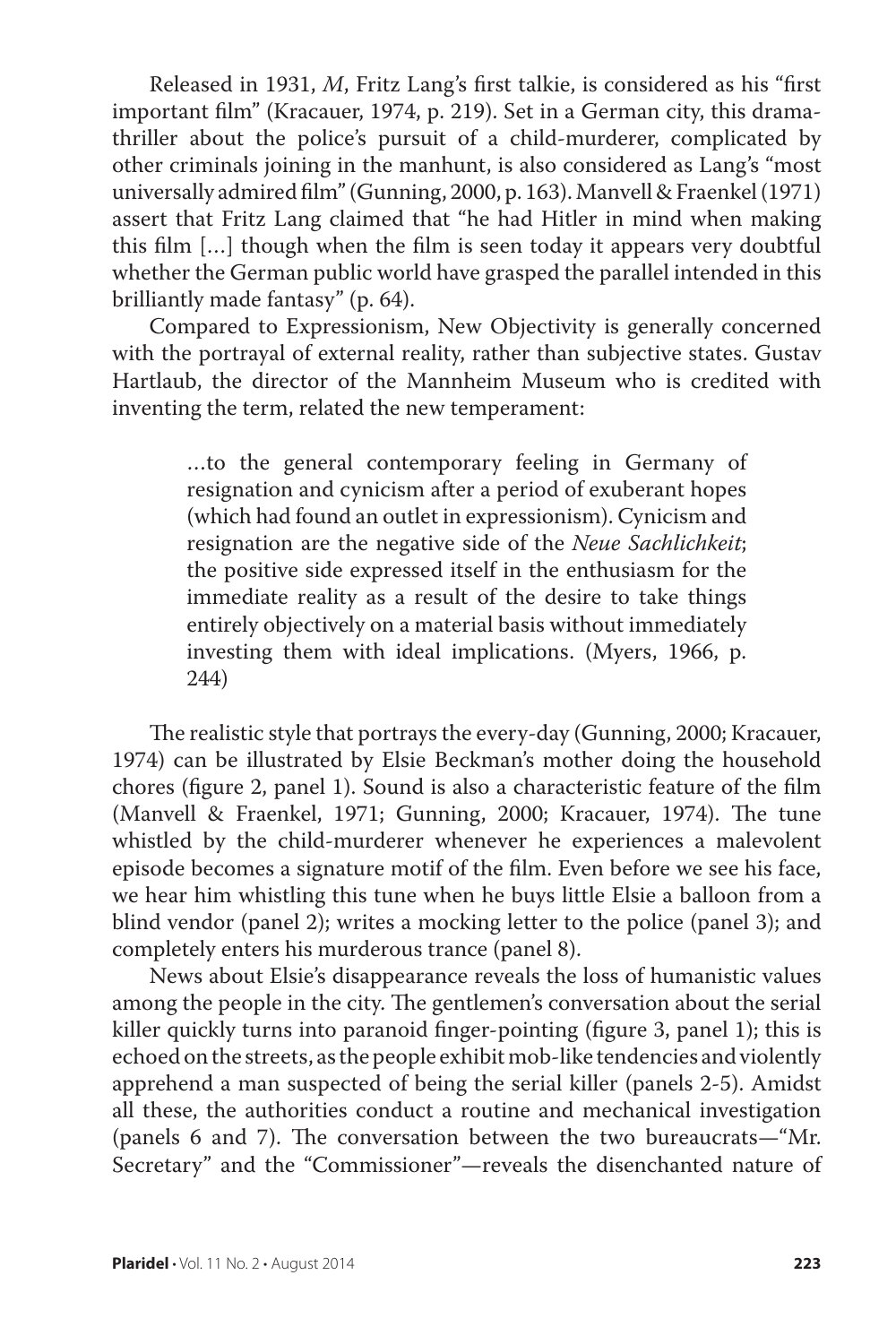

**Figure 2.** Whistle tune as a signature motif in the film.

the endeavour, as both of them are just concerned about projecting a good image of their respective institutions so that, in keeping with instrumental rationality, they can keep their own jobs and privileges within the system.



**Figure 3.** The "machine world" dealing with human tragedy

Aside from its critical take on the disenchanted human condition in modernity, Fritz Lang's *M* is also remarkable for its ambivalent portrayal of the "monster": the child-murderer, Hans Beckert (played by Peter Lorre). While the graphologist is pompously analysing the fugitive's handwriting as published in the newspaper (figure 4, panel 1), Hans plays with his image on the mirror (panel 2) as if to mock those who are in pursuit of his reality. Later, as he is seated at a coffee shop, we see him whistling the familiar tune. His trance is broken when the waiter comes to take his order. We see him in his "normal" state as he orders coffee, changes his mind and chooses cognac instead. Moments later, we see him quietly struggling. He smokes a cigarette and glugs two consecutive shots of liquor (panel 3) as if relying on these "vices" to silence the voices in his head. It does not work. We witness him being overtaken by the madness (panel 4) as we hear the violent whistling tune not from his lips but from inside his tormented mind.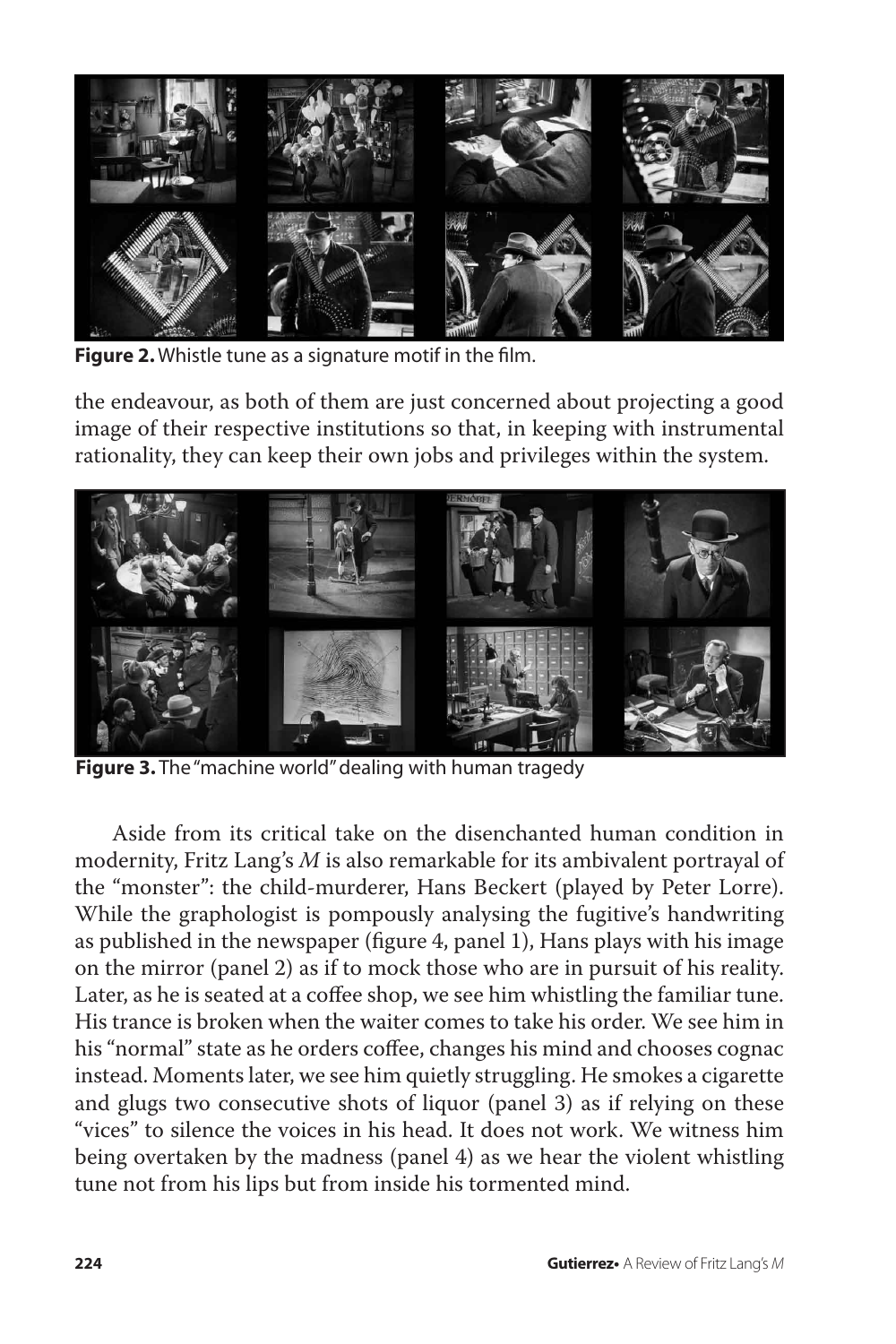

**Figure 4.** Portrait of a "monster."

The film reaches its climax at the "trial" scene wherein a group of vagabonds take it upon themselves to judge Hans Beckert who demands to be handed over to the police, to be brought before a real court of law (figure 4, panel 5). They express their distrust of the system wherein Hans could plead insanity, spend the rest of life being cared for by the state, then break out of asylum or receive pardon, then kill again, protected by the law on the grounds of insanity. A lynch is impending. Hans blurts out that he can't help it—the cursed thing inside him, the fire, the voice, and the agony. Pleading to be understood, describes that this torment is akin to shadowing oneself (panels 6 and 7). Some of those who hear him discretely nod their heads, recognizing the familiar monster inside every being (panel 8). Finally, the mob takes shape, and a violent lynch is about to come to pass. The policemen arrive and stop it.



**Figure 5.** The "cold realism" of the modern condition.

"Cold realism" is powerfully rendered early on in the film. Elsie's mother, while anxiously waiting for her daughter to come home, calls her daughter's name (figure 5, panel 1) in vain, as the tenement (panels 2 and 3), this uniform dwelling, neither hears nor cares, even when each successive crying out of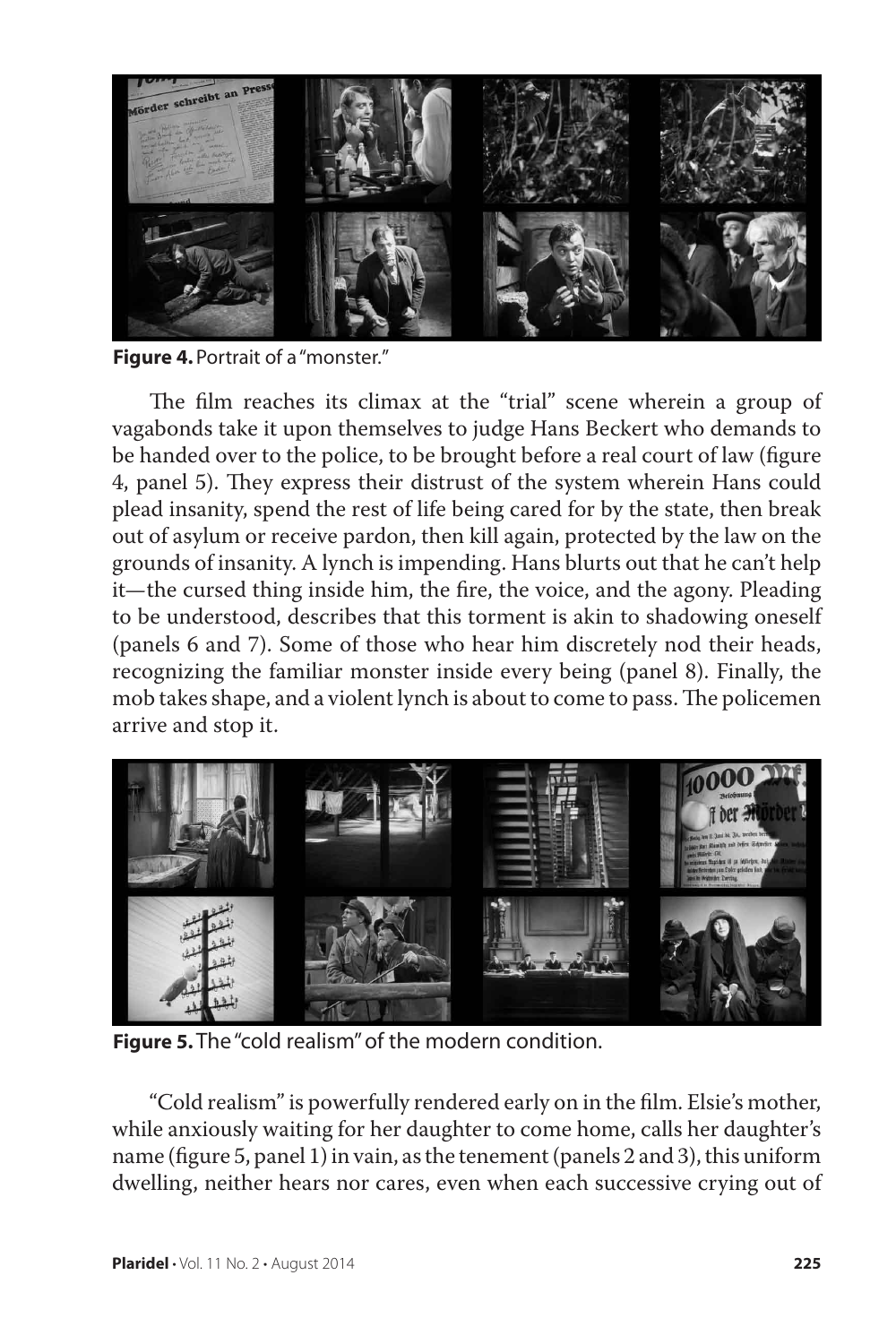this mother becomes more and more desperate. The film parodies both the inefficacy of the machine world in dealing with the human crisis and it being a contributor to this degenerate condition by poignantly unravelling the haunting shots of the child-murderer's shadow on the public notice about him (panel 4) and the balloon entangled with the power lines (panel 5) and eventually released, leaving us with the intuitive understanding the Elsie is now dead. Another subversive representation of resignation is the film's choice to affirm the blind man's care for the child as he recognises the tune that Hans whistled the day Elsie Beckman was killed, thereby identifying the criminal. At the end of the film, however, "cold realism" returns to assert its full dominance, when, after the child-murderer is handed over to the court (panel 7)—the start of another routine procedure—Elsie's mother, in a separate room with the others sharing her plight, emotionally voices out the last lines of the film, "This will not bring our children back. One has to keep closer watch over the children! All of you!" These words close Fritz Lang's *M* (1931) and, true to the vision of New Objectivity, bear our souls to our own disenchanted existence in modernity.